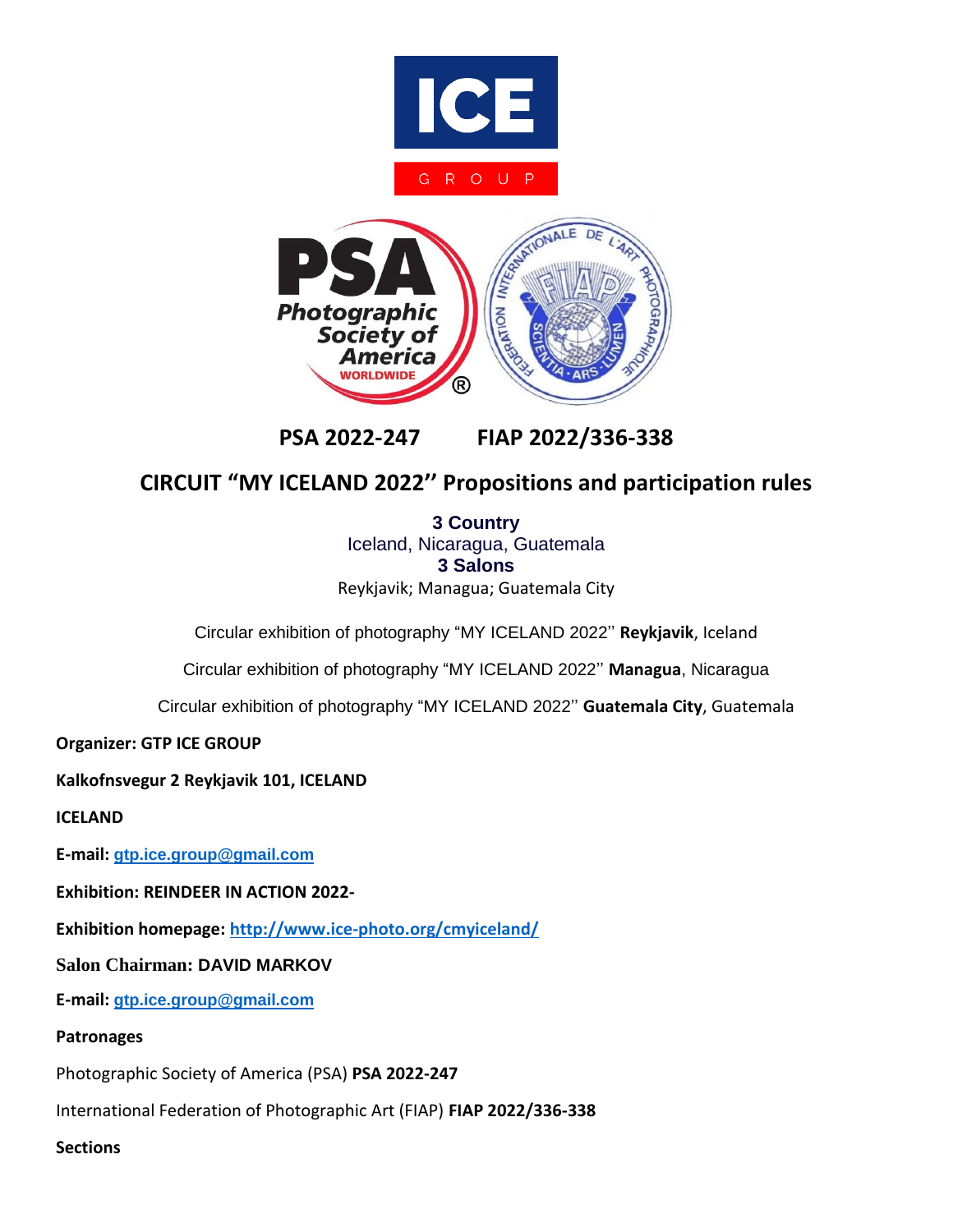**OPEN Color (color) FIAP/PSA PIDC**

 **OPEN Monochrome (mono) FIAP/PSA PIDM**

 **NATURE (color/mono) FIAP/PSA ND**

 **PHOTO TRAVEL (color/mono) FIAP/PSA PTD**

### **Entry fee**

### **EUR 35/USD42 per author for all 4 sections**

Entries of authors who did not pay the entry fee will be disqualified.

10% discount for a group of more than 10 authors

20% discount for a group of more than 20 authors

# **Calendar**

- **A) Closing date (last date for receipt of entries): May 17. 2022.**
- B) All judging completed by: Jun 02. 2022.
- C) Notifications sent by: Jun 07. 2022.
- D) Awards mailed by: September 04. 2022.
- E) On-Line Gallery posted by: Jun 10. 2022.
- F) Catalogs posted by: Jun 15 2022.
- G) Date(s) of Exhibitions/Public Showings of Projected Images

# **Reykjavik**

Jul 22. 2022.

Jul 30. 2022.

#### **Managua**

Jul 15. 2022. Jul 24. 2022.

# **Guatemala City**

Jul 19. 2022. Jul 28. 2022.

#### **JUDGES:**

**Reykjavik**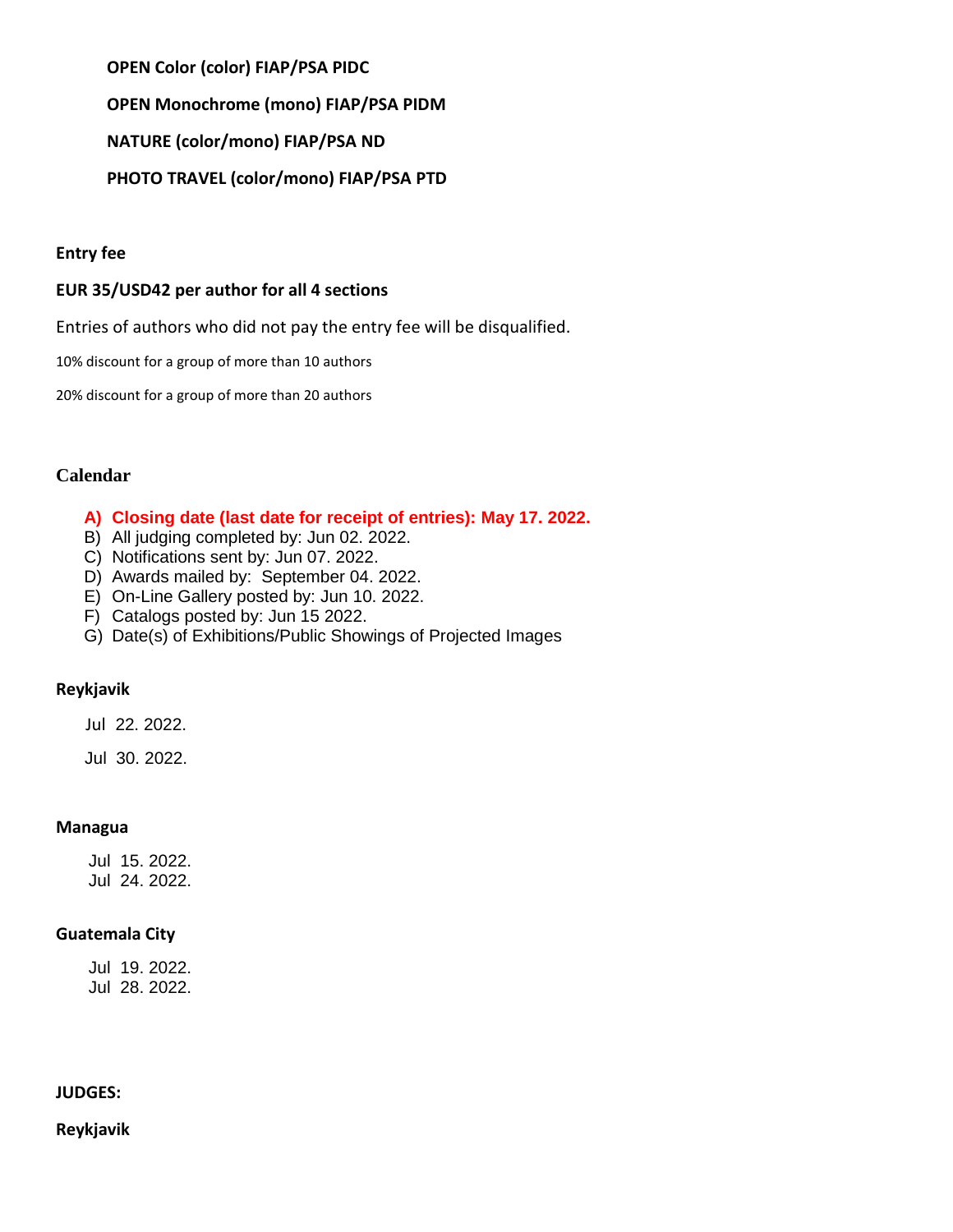**Ahmed Mohamed Hassan (Qatar) EFIAP/s; PPSA; BPSA** - PID-C; PID-M; ND; PTD

**Hanan Hassan Al-Khalifa (Bahrain) ESFIAP EFIAP\p** - PID-C; PID-M; ND; PTD

**Ramesh Letchmanan (Singapore) AFIAP, LRPS, QPSA, GPU CR1** - PID-C; PID-M; ND; PTD

# **Managua:**

**Phillip Kwan (Canada,** Toronto ON**) GMPSA/p, FRPS, EFIAP/b** - PIDC; PIDM; ND; PTD **Mainak Dey (India**, Sheoraphuly**) PPSA; GPU CR2** - PIDC; PIDM; ND; PTD **Paolo Stupazzoni (Italy) EFIAP; Q.PSA; EFAF -** EFIAP /d3 - PIDC; PIDM; ND; PTD

# **Guatemala City:**

**Ramin Amani (Iran) EFIAP** - PID-C; PID-M; ND; **Asim Kumar Chaudhuri (India) EFIAP** - PID-C; PID-M; ND; PTD  **Minh Nguyen (USA) AFIAP, MPSA, MARGUS**- PID-C; PID-M; ND; PTD

**Judging Method:**

**The jury judges on-line evaluation. Judges will be required to use color-calibrated monitors.**

**All members of the jury have the necessary equipment on which they can have a safe view of 100% of all photos, both vertical and horizontal.**

**All members of the jury have FIAP recognition (AFIAP, EFIAP, EFIAP levels) FIAP does not permit acceptance rates higher than 25%**

# **AWARDS**

**Total 699 awards** 

#### **Reykjavik: 233 awards**

- **1 FIAP Blue Badge** for the best author (total 1 Badge)
- **4 PSA Gold Medals** One for each section. (total of 4 medals)
- **4 FIAP Gold Medals** One for each section. (total of 4 medals)
- **8 FIAP Honorable Mention ribbons** Two for each sections (total of 8 ribbons)
- **4 ICE Gold medals** One for each section. (total of 4 medals)
- **4 ICE Silver medals** One for each section. (total of 4 medals)
- **4 ICE Bronze medals** One for each section. (total of 4 medals)
- **24 ICE Honorable Mention ribbons** Six for each sections (total of 24 ribbons)
- **4 MI Gold medals** One for each section. (total of 4 medals)
- **4 MI Silver medals** One for each section. (total of 4 medals)
- **4 MI Bronze medals** One for each section. (total of 4 medals)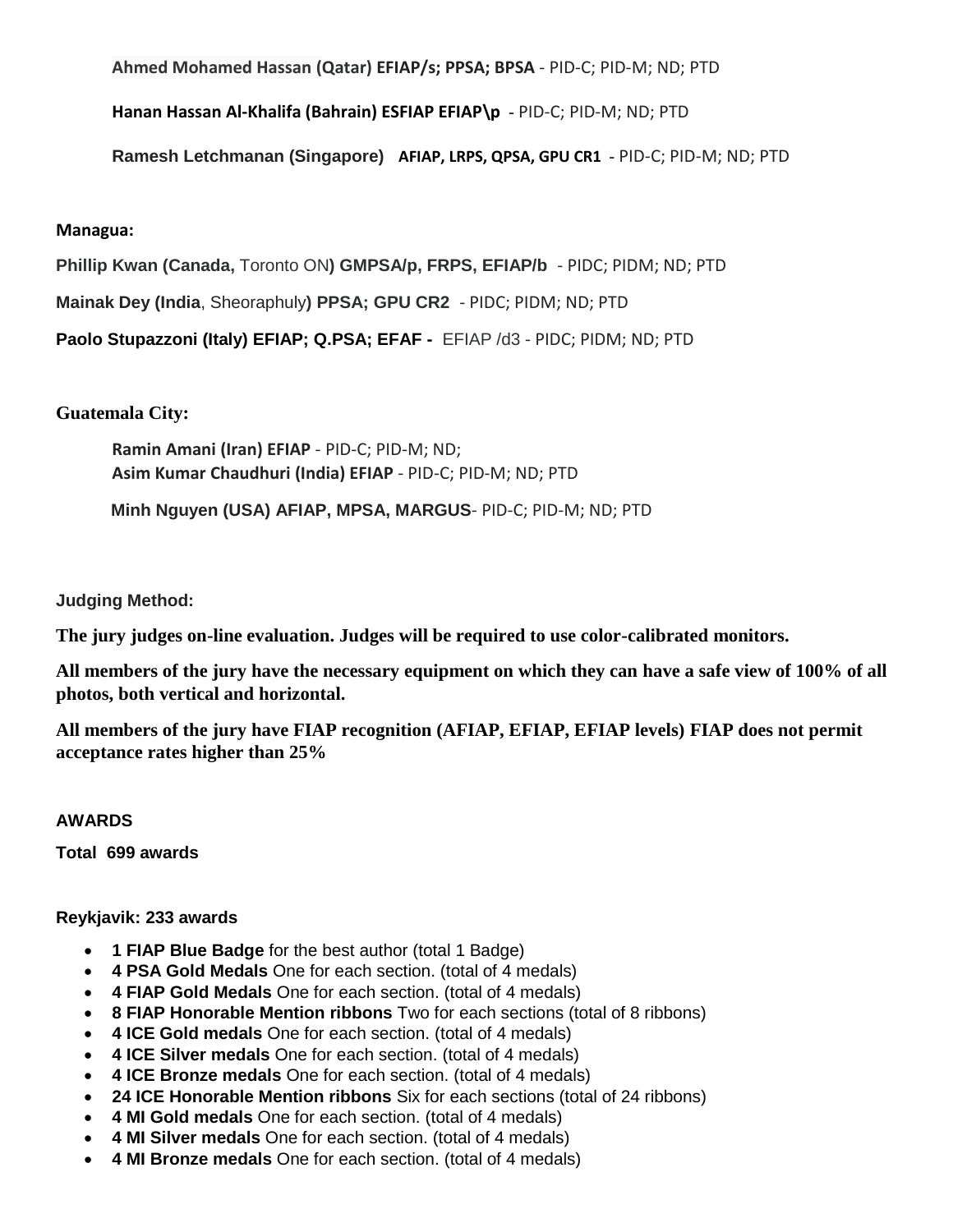- **24 MI Honorable Mention ribbons** Six for each sections (total of 24 ribbons)
- **4 SALON Gold medals** One for each section. (total of 4 medals)
- **4 SALON Silver medals** One for each section. (total of 4 medals)
- **4 SALON Bronze medals** One for each section. (total of 4 medals)
- **12 SALON Honorable Mention ribbons** Three for each sections (total of 12 ribbons)
- **40 DIPLOMA ICE** (PDF form) Ten for each sections (total of 40 awards) e-certificate will be available for download
- **40 DIPLOMA MI** (PDF form)Ten for each sections (total of 40 awards) e-certificate will be available for download
- **40 DIPLOMA SALON** (PDF form) Ten for each sections (total of 40 awards) e-certificate will be available for download

### **Managua 233 awards:**

- **1 FIAP Blue Badge** for the best author (total 1 Badge)
- **4 PSA Gold Medals** One for each section. (total of 4 medals)
- **4 FIAP Gold Medals** One for each section. (total of 4 medals)
- **8 FIAP Honorable Mention ribbons** Two for each sections (total of 8 ribbons)
- **4 NPC Gold medals** One for each section. (total of 4 medals)
- **4 NPC Silver medals** One for each section. (total of 4 medals)
- **4 NPC Bronze medals** One for each section. (total of 4 medals)
- **24 NPC Honorable Mention ribbons** Six for each sections (total of 24 ribbons)
- **4 MPC Gold medals** One for each section. (total of 4 medals)
- **4 MPC Silver medals** One for each section. (total of 4 medals)
- **4 MPC Bronze medals** One for each section. (total of 4 medals)
- **24 MPC Honorable Mention ribbons** Six for each sections (total of 24 ribbons)
- **4 SALON Gold medals** One for each section. (total of 4 medals)
- **4 SALON Silver medals** One for each section. (total of 4 medals)
- **4 SALON Bronze medals** One for each section. (total of 4 medals)
- **12 SALON Honorable Mention ribbons** Three for each sections (total of 12 ribbons)
- **40 DIPLOMA NPC** (PDF form) Ten for each sections (total of 40 awards) e-certificate will be available for download
- **40 DIPLOMA MPC** (PDF form)Ten for each sections (total of 40 awards) e-certificate will be available for download
- **40 DIPLOMA SALON** (PDF form) Ten for each sections (total of 40 awards) e-certificate will be available for download

# **Guatemala City 233 awards:**

- **1 FIAP Blue Badge** for the best author (total 1 Badge)
- **4 PSA Gold Medals** One for each section. (total of 4 medals)
- **4 FIAP Gold Medals** One for each section. (total of 4 medals)
- **8 FIAP Honorable Mention ribbons** Two for each sections (total of 8 ribbons)
- **4 GTP Gold medals** One for each section. (total of 4 medals)
- **4 GTP Silver medals** One for each section. (total of 4 medals)
- **4 GTP Bronze medals** One for each section. (total of 4 medals)
- **24 GTP Honorable Mention ribbons** Six for each sections (total of 24 ribbons)
- **4 MI Gold medals** One for each section. (total of 4 medals)
- **4 MI Silver medals** One for each section. (total of 4 medals)
- **4 MI Bronze medals** One for each section. (total of 4 medals)
- **24 MI Honorable Mention ribbons** Six for each sections (total of 24 ribbons)
- **4 SALON Gold medals** One for each section. (total of 4 medals)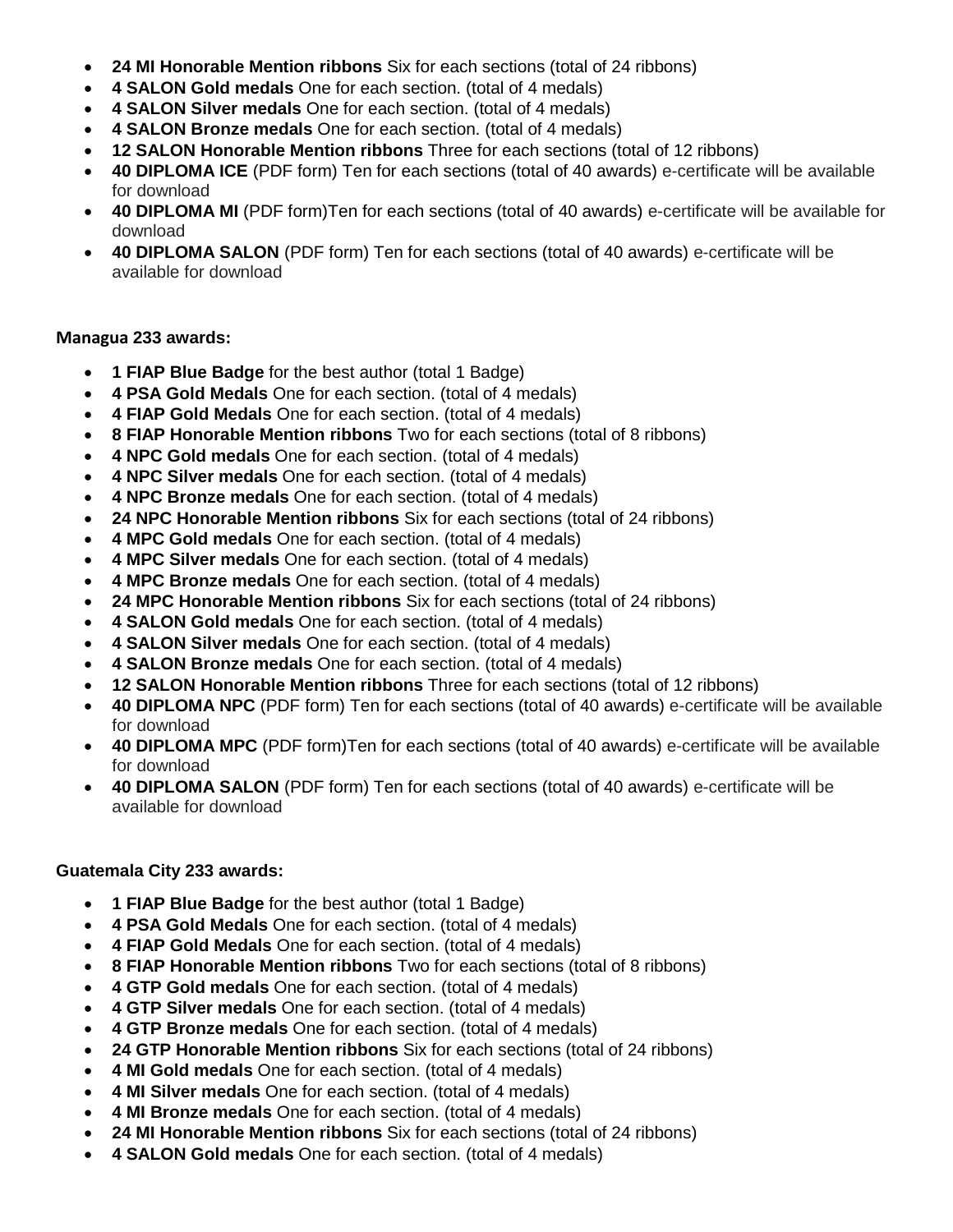- **4 SALON Silver medals** One for each section. (total of 4 medals)
- **4 SALON Bronze medals** One for each section. (total of 4 medals)
- **12 SALON Honorable Mention ribbons** Three for each sections (total of 12 ribbons)
- **40 DIPLOMA GTP** (PDF form) Ten for each sections (total of 40 awards) e-certificate will be available for download
- **40 DIPLOMA MI** (PDF form)Ten for each sections (total of 40 awards) e-certificate will be available for download
- **40 DIPLOMA SALON** (PDF form) Ten for each sections (total of 40 awards) e-certificate will be available for download

### Each author can receive only ONE award in each of the sections.

The jury reserves the right to grant additional awards depending on the total number of the entrants.

### **Photograph**

All authors must fill out an Online Entry Form on the official Exhibition website and submit their entries online.

- **Photos must be sent in JPG file format**
- **Maximum dimensions: 1920 pixels horizontal by 1200 pixels vertical**
- **File size maximum: 2 Mb**

Digital images can not be altered, including resizing in either direction, by the exhibition or by the exhibition's equipment before or during judging.

#### **File naming**

**Except for the restriction to use only English alphabet (a-z), no other requirements for file names; file name should be the way authors want it to appear in the catalogue (title name).** 

#### **Catalog**

Online, digital version: To be sent to entrants via email in a form of a PDF document.

PDF catalog notification date: **Jun 15. 2022**, also available at **<http://www.ice-photo.org/cmyiceland/>**

#### **Report Card Notification**

All participants shall receive report cards via email.

#### **GENERAL CONDITIONS**

**IMAGE AND ENTRY REQUIREMENTS** This exhibition is open to anyone; however, an entry may be rejected when the Sponsor or the Exhibition Organizers, in their reasonable discretion, believes the entry does not conform to exhibition rules and these Conditions of Entry. Membership in any photographic organization is not required.

**Sanctions**: Entries will not be accepted from any entrant who is currently sanctioned by PSA.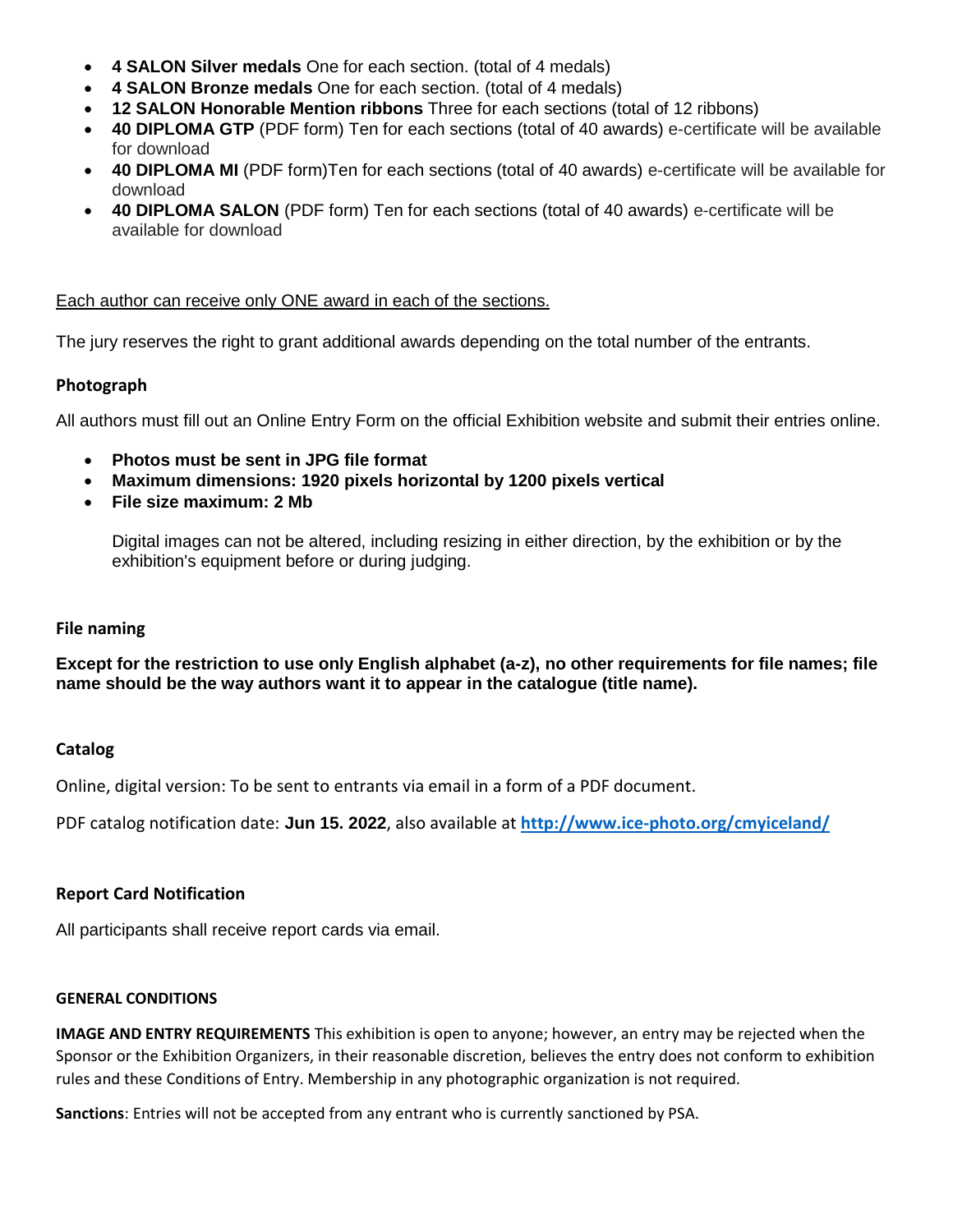#### **PSA Star Ratings**

To receive proper Star ratings credit from PSA, entrants must provide their names and country exactly the same in each exhibition. Aliases are not permitted. Please contact PSA in the event of name changes or relocating to another country. Using one's name differently in different exhibition exposes the entrant to the risk that many of their acceptances may not be recognized by PSA Star Ratings.

#### **Image Creation**

Entries must originate as photographs (image-captures of objects via light sensitivity) made by the entrant on photographic emulsion or acquired digitally.

### **Certification**:

By virtue of submitting an image, the entrant certifies the work as his or her own (.Images may not incorporate elements produced by anyone else (for example: clip art, images or art by others downloaded from the Internet). Aliases are not allowed. The entrant permits the sponsors to reproduce all or part of the entered material free of charge for publication and/or display in media related to the exhibition. This may include low resolution posting on a website. Note: Entrants who indicate that their images may not be reproduced or used "will not be eligible for awards" or inclusion in audio-visuals of the exhibition "and could be subject to disqualification" by the exhibition sponsors. The exhibition assumes no liability of any misuse of copyright

**Alteration and Computer Generation** Subject to Divisional restrictions (particularly Nature, Photo Travel, and Photojournalism) images may be altered, either electronically or otherwise, by the maker. Adjustments to enhance images or creatively modify images are allowed providing the underlying photograph is retained in a way that is obvious to the viewer. Images may not be constructed entirely with a computer, and must be the sole work of the author

**Re-use of accepted images**: Once an image has been accepted in this exhibition it may not be entered again in any future instances of this exhibition. It may, of course, be entered in any other PSA/FIAP recognised exhibitions but **must always have the same title**.

**Entry**: An Entry consists of, up to and including, four (4) images entered by a single entrant into the same Section. An entrant may only enter a specific Section once.

#### **Titles**:

Each image must have a unique title **that is a description of the image**. That unique title must be used for entry of that image or of an identical Image into any and all PSA-Recognized exhibitions. Titles must be 35 characters or fewer. No titles may be visible to the judges, and nothing in the image may identify the maker. Titles may not include file extensions such as .jpg or .jpeg (or any other camera capture filenames such as IMG 471). Titles may not consist of personal identifiers possibly augmented by a number; or include words such as "untitled" or "no title". Titles may not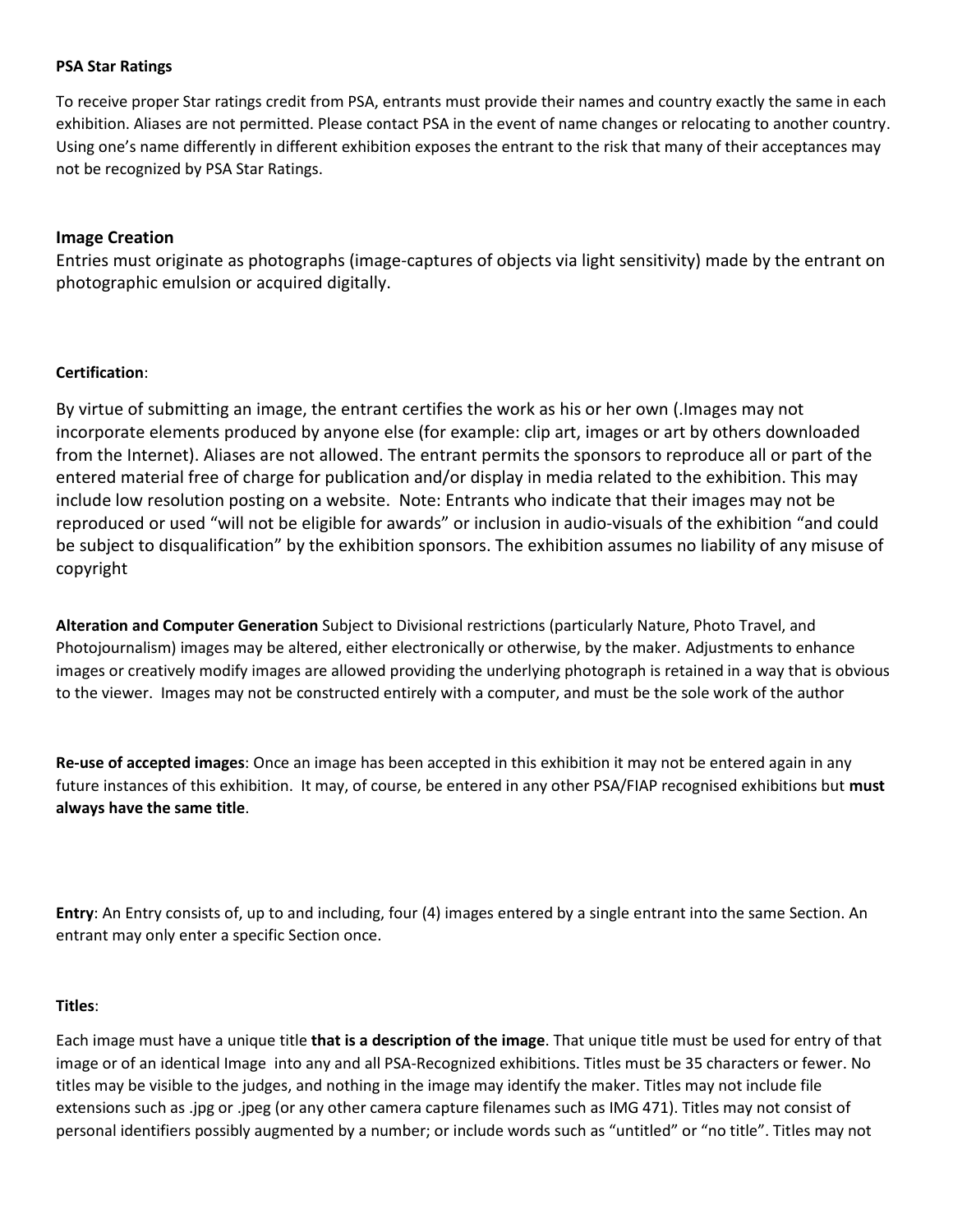consist solely of numbers unless those numbers are prominently contained within the image, such as a contestant number in a race.

### **Color and Monochrome:**

Color and Monochrome images from the same capture that share substantial pictorial content in common will be considered the same image and must be given the same title.

However, PSA members working on Galaxy and Diamond Star Ratings are allowed to continue using different titles of monochrome versions and color versions of the same capture that have already been accepted until the required number of acceptances for those titles has been completed.

### **ORGANISATION**

The Exhibition will be conducted in accordance with the rules of the PSA and FIAP

An entrant's images will not be presented to the judges consecutively. An entrant's four images will be distributed throughout four rounds of judging in that section. Distribution of images will be in the same round order as submitted by the entrant.

An image may be entered in only one section

### **DATA PROTECTION**

By entering this exhibition, you are explicitly consenting to the personal details you have supplied, including email addresses, being held, processed and used by the exhibition organizers for purposes associated with this exhibition. You also explicitly consent to such information being sent to organizations that have accorded official recognition, patronage or accreditation to this exhibition. You acknowledge and accept that entering this exhibition means that the status and results of your entry may be made public.

# **SUBJECT MATTER AND SECTION DEFINITIONS**

# **Statement on Subject Matter applicable to all sections**

The fundamental rule that must be observed at all times and applies to all sections offered in exhibitions with FIAP patronage or PSA recognition is that the welfare of living creatures is more important than any photograph. This means that practices such as baiting of subjects with a living creature and removal of birds from nests, for the purpose of obtaining a photograph, are highly unethical, and such photographs are not allowed in any exhibition with FIAP patronage or PSA recognition. Under no circumstances may a living creature be placed in a situation where it will be killed, injured or stressed for the purpose of obtaining a photograph. This rule applies regardless of whether or not the creature being killed, injured or stressed is visible in the captured image.

There are also concerns about the use of aerial photography, drones, helicopters, low flying aircraft. These should not cause any interference with other individuals or animals which causes a disturbance in their normal activity or disrupt the way any individuals or animals interact with their environment.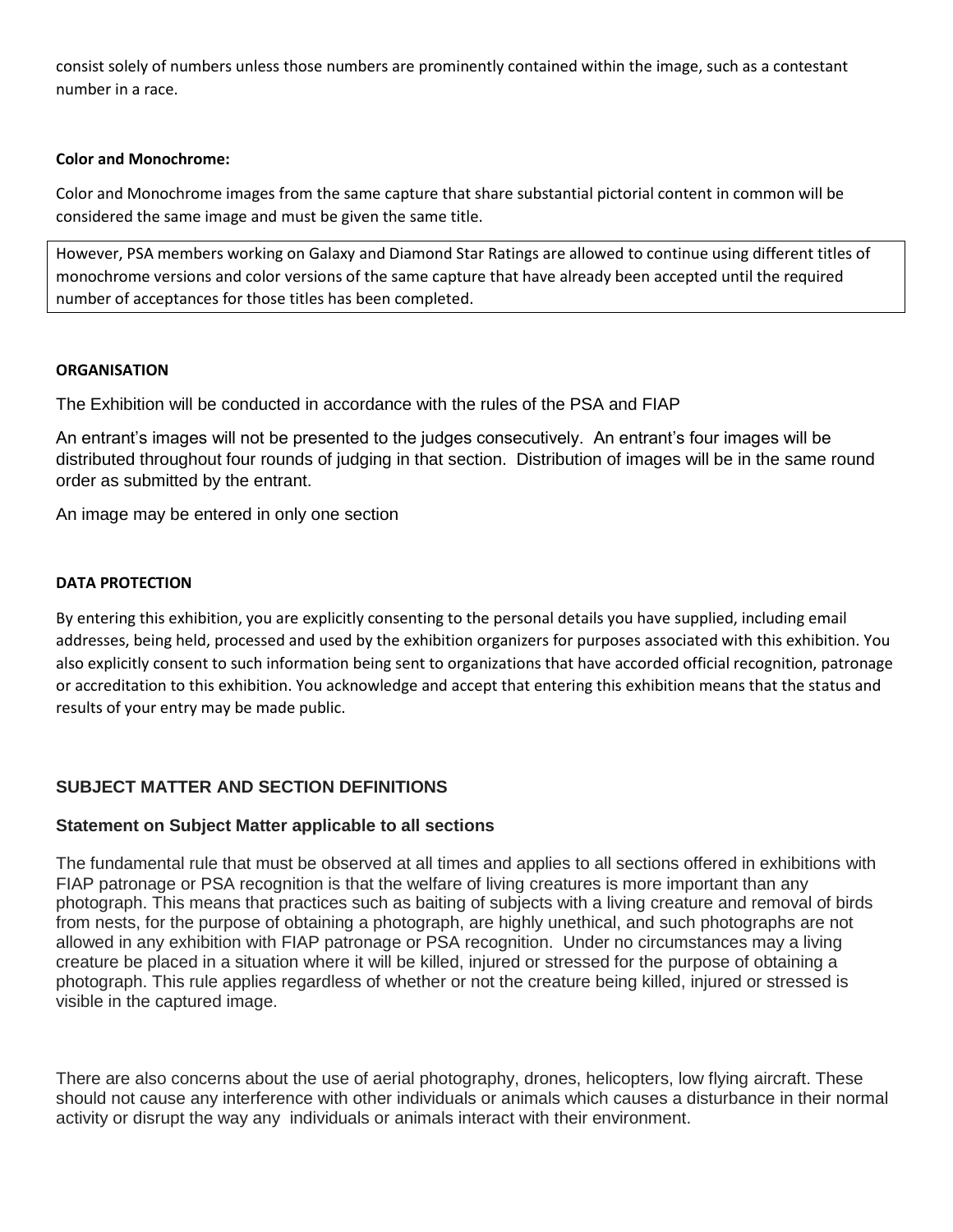Entry in this exhibition is conditional on accepting these policies. The content of images must comply with these General Conditions and with the Division and Section definitions listed in these conditions. Images that in the sole opinion of the judges or the Exhibition Organizers - do not comply, will be disqualified so the entrant may be aware of the problem when considering entry into other exhibitions with FIAP patronage/PSA recognition.

Further details on the PSA's drone policy may be found at https://psa-photo.org/index.php?psa-policies#drone

# **FIAP definition of Monochrome**

A black and white work fitting from the very dark grey (black) to the very clear grey (white) is a monochrome work with the various shades of grey. A black and white work toned entirely in a single colour will remain a monochrome work able to stand in the black and white category; such a work can be reproduced in black and white in the catalogue of a salon under FIAP Patronage. On the other hand a black and white work modified by a partial toning or by the addition of one colour becomes a colour work (polychrome) to stand in the colour category; such a work requires colour reproduction in the catalogue of a salon under FIAP Patronage

**PSA Monochrome Definition** An image is considered to be Monochrome only if it gives the impression of having no color (i.e. contains only shades of grey which can include pure black and pure white) OR it gives the impression of being a greyscale image that has been toned in one color across the entire image. (For example by Sepia, red, gold, etc.) A greyscale or multi-colored image modified or giving the impression of having been modified by partial toning, multi-toning or by the inclusion of spot coloring does not meet the definition of monochrome and shall be classified as a Color Work.

Greyscale Monochrome images may be entered for Nature, Photojournalism and Photo Travel but toned images are not permitted for these divisions.

# **Monochrome images may not be entered in PID color sections.**

*All entries shall conform to the stricter of these definitions for acceptances to be validated by all the International Organizations granting recognition or patronage*

# **FIAP/PSA Nature Definition**

Nature photography records all branches of natural history except anthropology and archaeology. This includes all aspects of the physical world, both animate and inanimate, that have not been made or modified by humans.

Nature images must convey the truth of the scene that was recorded. A well-informed person should be able to identify the subject of the image and be satisfied that it has been presented honestly and that no unethical practices have been used to control the subject or capture the image. Images that directly or indirectly show any human activity that threatens the life or welfare of a living organism are not allowed.

The most important part of a Nature image is the nature story it tells. High technical standards are expected and the image must look natural.

Objects created by humans, and evidence of human activity, are allowed in Nature images only when they are a necessary part of the Nature story.

Photographs of human-created hybrid plants, cultivated plants, feral animals, domesticated animals, human-created hybrid animals and mounted or preserved zoological specimens are not allowed.

Images taken with subjects under controlled conditions, such as zoos, are allowed.

Controlling live subjects by chilling, anaesthetic or any other method of restricting natural movement is not allowed.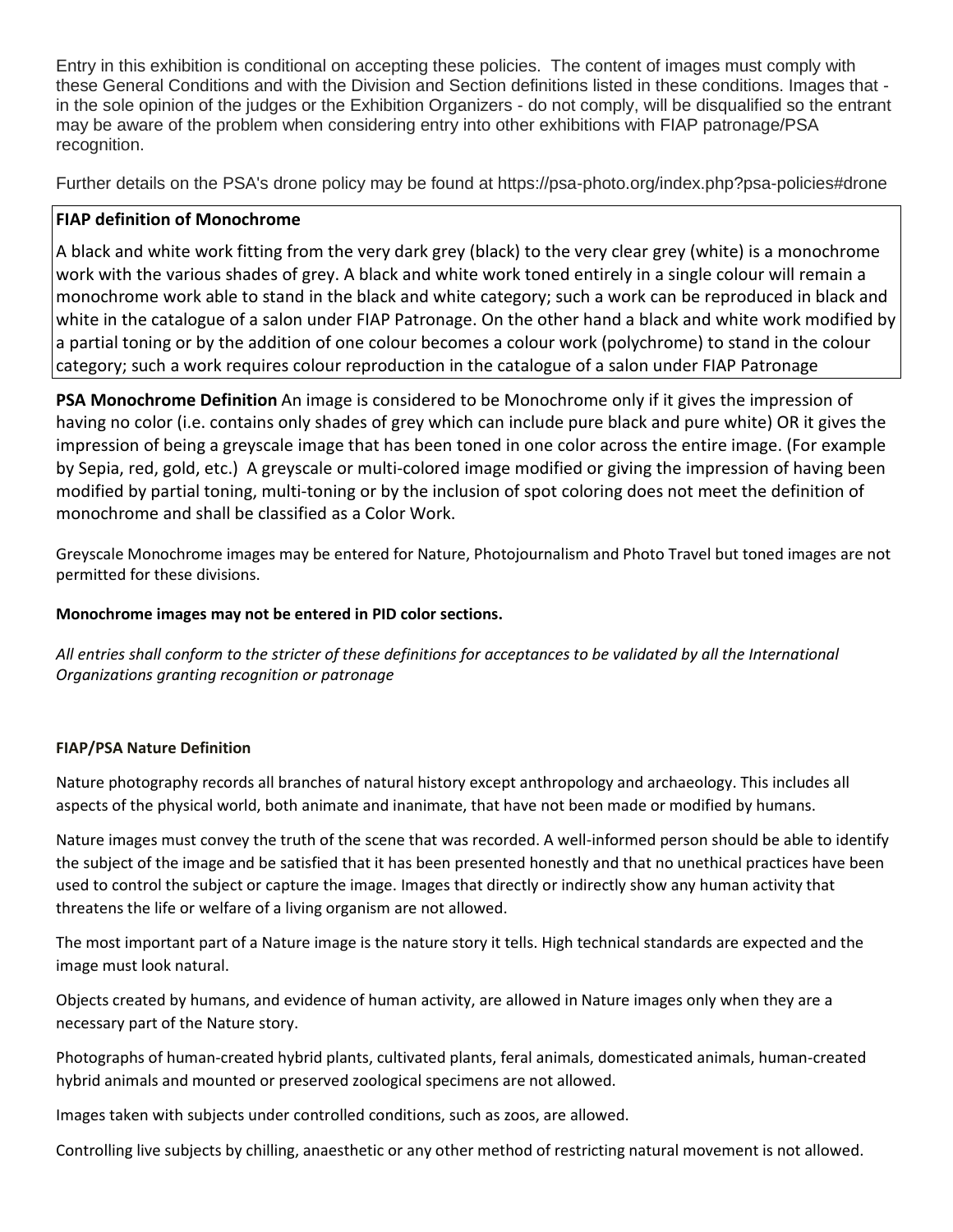No modification that changes the truth of a Nature image is allowed. Images may be cropped but no other technique that removes, adds or moves any part of the image is allowed.

Techniques that remove elements added by the camera, such as dust spots, digital noise and lens flare are allowed.

Complete conversion of colour images to greyscale monochrome is allowed. Partial conversion, toning and infrared captures or derivations are not allowed.

Images of the same subject that are combined in-camera or with software by focus stacking or exposure blending are allowed. Multiple images with overlapping fields of view that are taken consecutively and combined in-camera or with software (image stitching) are allowed.

# *Attention is drawn to the PSA Statement on Subject Matter which applies to all sections*

# **Vignettes and Borders**

Vignettes are not allowed in Nature Images. Any border added must be a single border of white or grey, no greater than 3 -5 pixels in width. Single black borders of the same dimensions are allowed in Prints

**PSA Photo Travel Definition** A Photo Travel image expresses the characteristic features or culture of a land as they are found naturally. There are no geographical limitations. Images from events or activities arranged specifically for photography, or of subjects directed or hired for photography are not permitted**.** Close up pictures of people or objects must include features that provide information about the location.

Techniques that add, relocate, replace or remove any element of the original image, except by cropping, are not permitted. The only allowable adjustments are removal of dust or digital noise, restoration of the appearance of the original scene, and complete conversion to greyscale monochrome. Other derivations, including infrared, are not permitted. All images must look natural.

*Attention is drawn to the PSA Statement on Subject Matter which applies to all sections*

# **Vignettes and Borders**

Vignettes are not allowed in Photojournalism images. Any border added must be a single border of white or grey, no greater than 3 -5 pixels in width. Single black borders of the same dimensions are allowed in Prints.

# **Breaches of Rules**

# **FIAP**

The mention that by the sole act of submitting his/her images or files to a salon under FIAP Patronage, the entrant accepts without exception and with no objection the following terms: - that the submitted images can be investigated by FIAP to establish if these obey to FIAP regulations and definitions even if the entrant is not a member of FIAP, - that FIAP will use any means at its disposal for this undertaking, - that any refusal to cooperate with FIAP or any refusal to submit the original files as captured by the camera, or failure to provide sufficient evidence, will be sanctioned by FIAP, - that in case of sanctions following the non compliance with FIAP regulations, the name of the entrant will be released in any form useful to inform the breaches of the rules. It is recommended to leave the EXIF data in the submitted files intact in order to ease eventual investigations. If, at any time, it is determined in the reasonable discretion of the exhibition organizer or the judges before, during, or after the judging of an exhibition that an entrant has submitted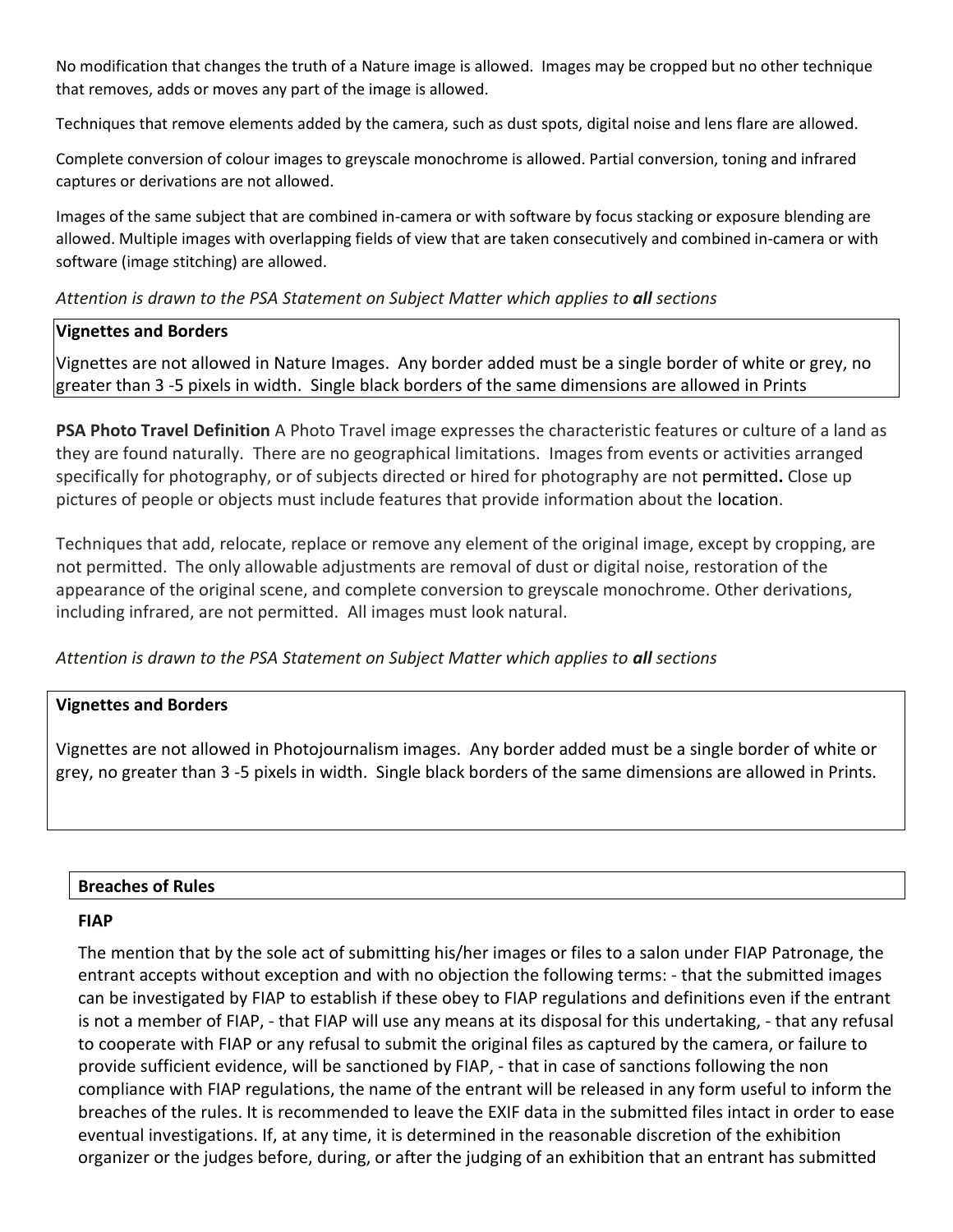entries where one or more images may fail to comply with these Conditions of Entry, including the stated definitions, the exhibition organizers reserve the right to delete the entry from the exhibition and void any or all acceptances or awards in connection with the exhibition. Fees may be forfeited or refunded in these circumstances. The entrant acknowledges that the decision of the exhibition organizers or the judges is final

# **PSA**

If, at any time, it is determined in the reasonable discretion of the exhibition organizer or the judges before, during, or after the judging of an exhibition that an entrant has submitted entries where one or more images may fail to comply with these Conditions of Entry, including the stated definitions, the exhibition organizers reserve the right to delete the entry from the exhibition and void any or all acceptances or awards in connection with the exhibition. Fees may be forfeited or refunded in these circumstances. The entrant acknowledges that the decision of the exhibition organizers or the judges is final

In order to ensure that images comply with the Conditions of Entry and definitions, the exhibition organizers may carry out reasonable measures to verify that:

a) the images are the original work of the entrant and

b) the images comply with the rules and definitions as set out in these Conditions of Entry

These steps include, but are not limited to, questioning any entrant, requiring the submission of RAW files or other digital files representing the original capture of the submitted image(s), confronting the entrant with evidence that one or more submitted images fails to comply with the Conditions of Entry (also known as Entry Rules), and offering the entrant a reasonable opportunity to provide counter evidence to refute the exhibition organizer's evidence by a set deadline. Such entries that are not cleared or are still questionable after the entrant has presented evidence may be considered in breach of these Conditions of Entry, and declined. Such entries may be referred to PSA for further investigation of possible ethics violations

PSA retains the right to investigate in any way all complaints/suspicions of breaches of entry conditions, impose sanctions if deemed necessary, void the acceptances of any image found to violate the PSA rules, include the entrant's name on the list of sanctions provided to Exhibitions, and share such investigations with FIAP. Entrants automatically agree to these terms by the act of entering the Exhibition and agree to cooperate with any investigation.

If another party is submitting images on the entrant's behalf, the entrant will still be held responsible for adhering to these Conditions of Entry (Entry Rules) **and will be subject to sanction for any violations** to these Conditions of Entry and PSA's Statement of Ethics that may result. If another party is processing images for an entrant or submitting images on the entrant's behalf, the entrant will still be held responsible for adhering to all Conditions of Entry including the specific conditions in the relevant definitions

**FIAP NOTICE** In order to have legal authority on those who do not respect the rules of FIAP, the organiser must make sure that all participants of an online event under FIAP Patronage tick a box next to which the following text is stated:

**I hereby expressly agree to »FIAP [document](https://www.myfiap.net/documents/FIAP%20DOC%20018%202017%20E.pdf) 018/2017« Conditions and regulations for FIAP Patronage and »FIAP [document](http://aap-photo.com/campaing/DOC_033_2021_RedList_EN.pdf) 033/2021« Sanctions for breaching FIAP regulations and the red list ». I am particularly aware of chapter II « Regulations for International photographic events under**